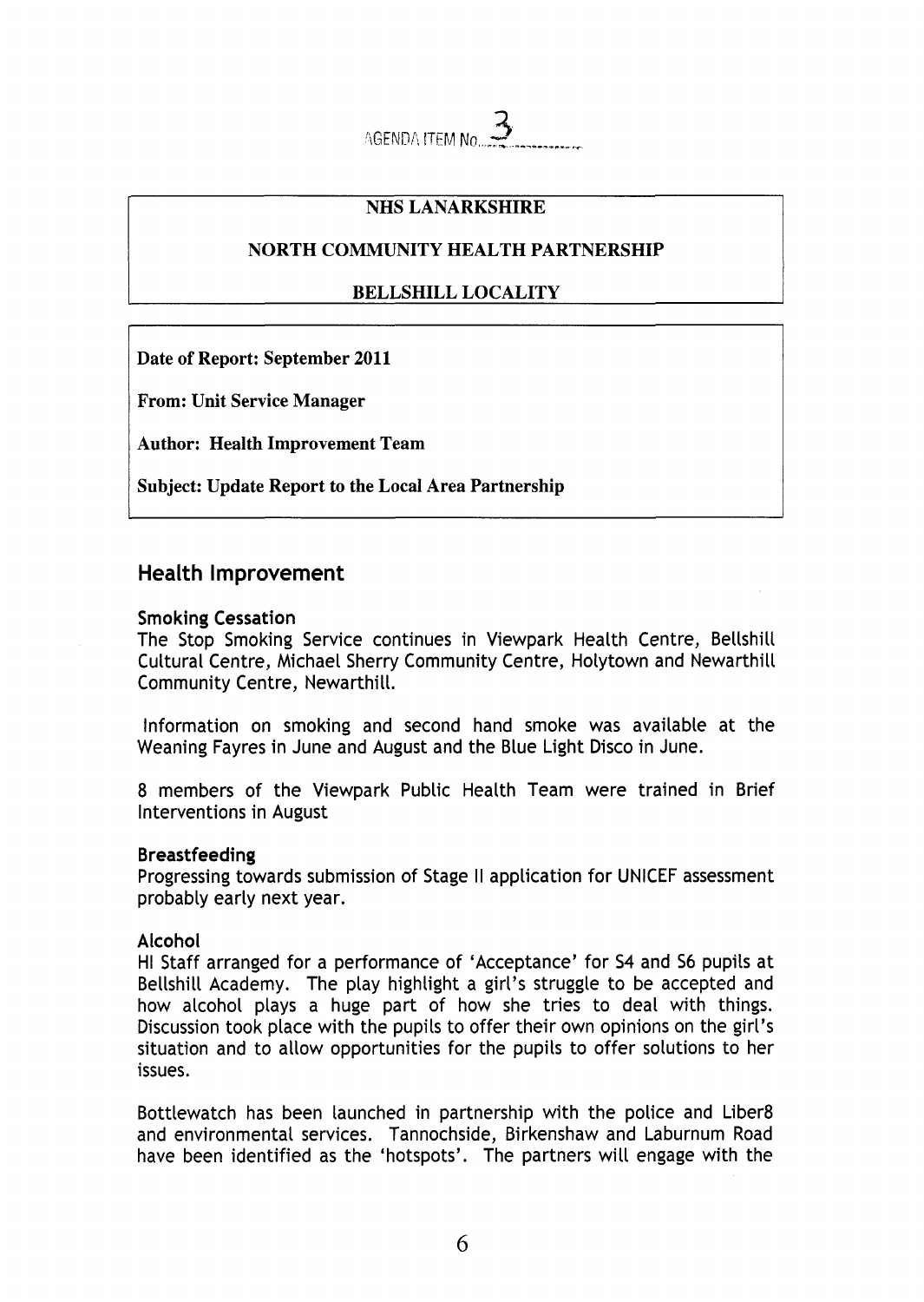young people and shop owners offering education eg. test purchasing (shop owners) and alternatives to alcohol for young people.

The Blue Light Disco held its second event this year with 320 young people aged 10-16 years attending. As well as fun activities there are a range of health information stall including alcohol and smoking.

There is no Alcohol Awareness Week this year, however, information and resources have been combined through the Collaborative Themes Working Group and distributed during Suicide Prevention Week. This also includes information on sexual health and mental health.

#### **Sexual Health**

Health Spot, the Bellshill drop-in sexual health clinic continues to attract local young people. Over 400 have attended since January this year.

An 8-week Speakeasy course was completed in June to Bellshill parents. A second course will commence in August, both courses are in partnership with Community Learning and Development.

Information on sexual health included in the Collaborative Themes resources for display during Suicide Prevention Week (September), Mental Health awareness day (October) and World Aids Day (December).

#### **Mental Health**

ASIST and SafeTalk training dates continue to be offered to staff and partners within the locality through Choose Life. SafeTalk sessions were delivered to Social Work staff in June and August. The start of September was Suicide Prevention Week and through the Collaborative Themes Working Group information and resources were distributed to partners and colleagues within the locality such as Community Learning & Development, CL&D youth work team, Integrated Addictions Team and information displayed in health centres throughout the locality.

#### **Healthy Working Lives**

Bellshill Locality successfully achieved Silver Healthy Working Lives status in July. Planning for Gold is being discussed.

#### **Early Years**

Baby's First Weaning Fayre's took place in Viewpark in June and August attracting 35 mums. Mums received a weaning demo and 18 were recruited for weaning training. Free weaning 'starter' packs handed out and a range partners offered information on a range of subject from oral health/childsmile to bookbug.